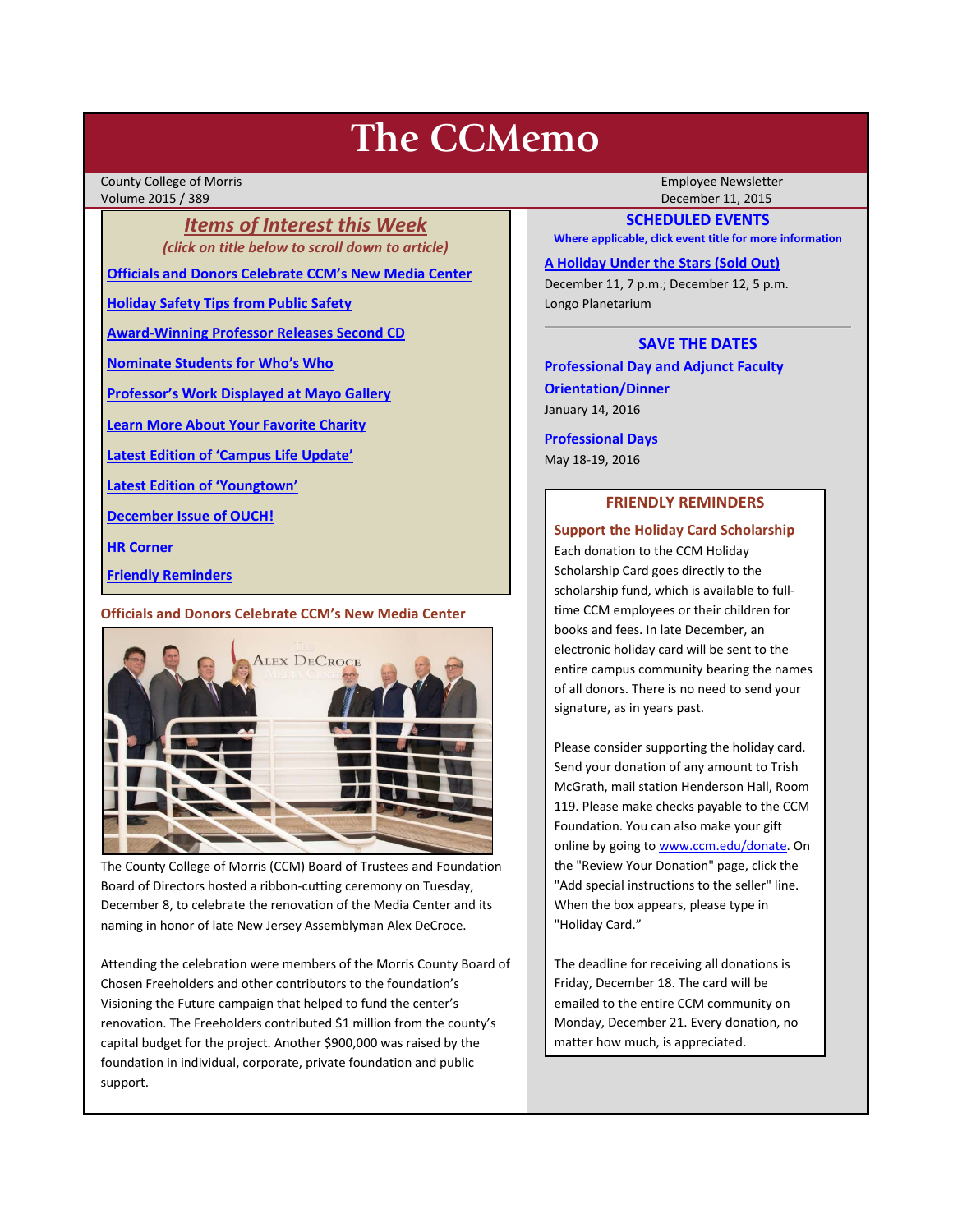The new facility now features high-definition technology, a digital media editing classroom, scenery work room, two studio control rooms, a green room for guests, and a teaching studio and professional studio both with green screen cycloramas to create a variety of background images for videos. Read more at http://tinyurl.com/qd7jc5j.

### <span id="page-1-0"></span>**Holiday Safety Tips from Public Safety**

CCM Public Safety wants the college community to know that the holiday season brings much joy but also some safety challenges. Whether you are shopping or traveling, the need to be aware in parking lots is critical. It's easy to become distracted and keeping in mind some basic parking lot safety tips can help prevent crime. Read more at [http://tinyurl.com/jsm4gcw.](http://tinyurl.com/jsm4gcw)

## <span id="page-1-1"></span>**Award-Winning Professor Releases Second CD**

After traveling more than 4,000 miles and crowdfunding \$8,000, Dr. José Beviá, professor of music at County College of Morris (CCM), recently released his long-awaited second CD of original compositions.

Another CCM professor, Denise Barbarita, did most of the recording and mixing work for the album. Two former CCM music students, Bethany Damato and Patricia Anselmo, are featured in one of the compositions and another CCM alumnus, Anouska Swaray, co-wrote the CD liner notes. Read more at [http://tinyurl.com/jy6urg2.](http://tinyurl.com/jy6urg2)

#### <span id="page-1-2"></span>**Nominate Students for Who's Who**

The CCM community has until Thursday, December 24, to nominate students for consideration in Who's Who Among Students in American Universities and Colleges. Those nominated have the opportunity to be consider for one of several national scholarships. If you know of an exceptional student you believe should be nominated, please submit his or her name and student identification number (if known) to Dr. Bette Simmons, vice president of Student Development and Enrollment Management, by the deadline.

## <span id="page-1-3"></span>**Professor's Work Displayed at Mayo Gallery**



Leah K. Tomaino, adjunct professor of visual arts at CCM, will have an exhibition of her recent artwork on display in the Starlight Gallery at the Mayo Performing Arts Center in Morristown.

The one-woman show opens January 6 and runs through March 1. The opening reception will be held on Sunday, January 24, from 6-8 p.m. Gallery hours are two hours before each performance and by



**Library Book Group Holiday Discussion**  The CCM Library Book Group's discussion this month will not be about an assigned work, but rather the favorite holiday passages of attendees. The group will meet on Wednesday, December 16, at 12:30 p.m. in the library conference room. Cookies will be provided and you are welcome to bring your own lunch. Come and read your favorite holiday passage. Is your favorite work "A Christmas Carol," "How the Grinch Stole Christmas," "A Christmas Memory," or another? Those with questions can contact ext. 5278. The club typically meets the last Wednesday of the month.

#### **Student Employment Notice**

The last day of the employment period for students who either are graduating or have not yet registered for the Spring Semester is Thursday, December 17. Only those students who have registered for at least six credits for the spring will be permitted to work during the semester break. It is the responsibility of student aide supervisors to ensure that students do not work more than 24.5 hours in any one week during that period. Supervisors should also carefully monitor the earnings of their college-funded and federally-funded student aides. Students on Federal Work-Study (green timesheets) can contact Financial Aid to determine whether their award balances will be sufficient to support extended work hours.

## **EOF Children's Book Drive**

The CCM Educational Opportunity Fund (EOF) is promoting children's literacy by participating in the Cops N' Kids Children's Book Drive. The drive runs now through